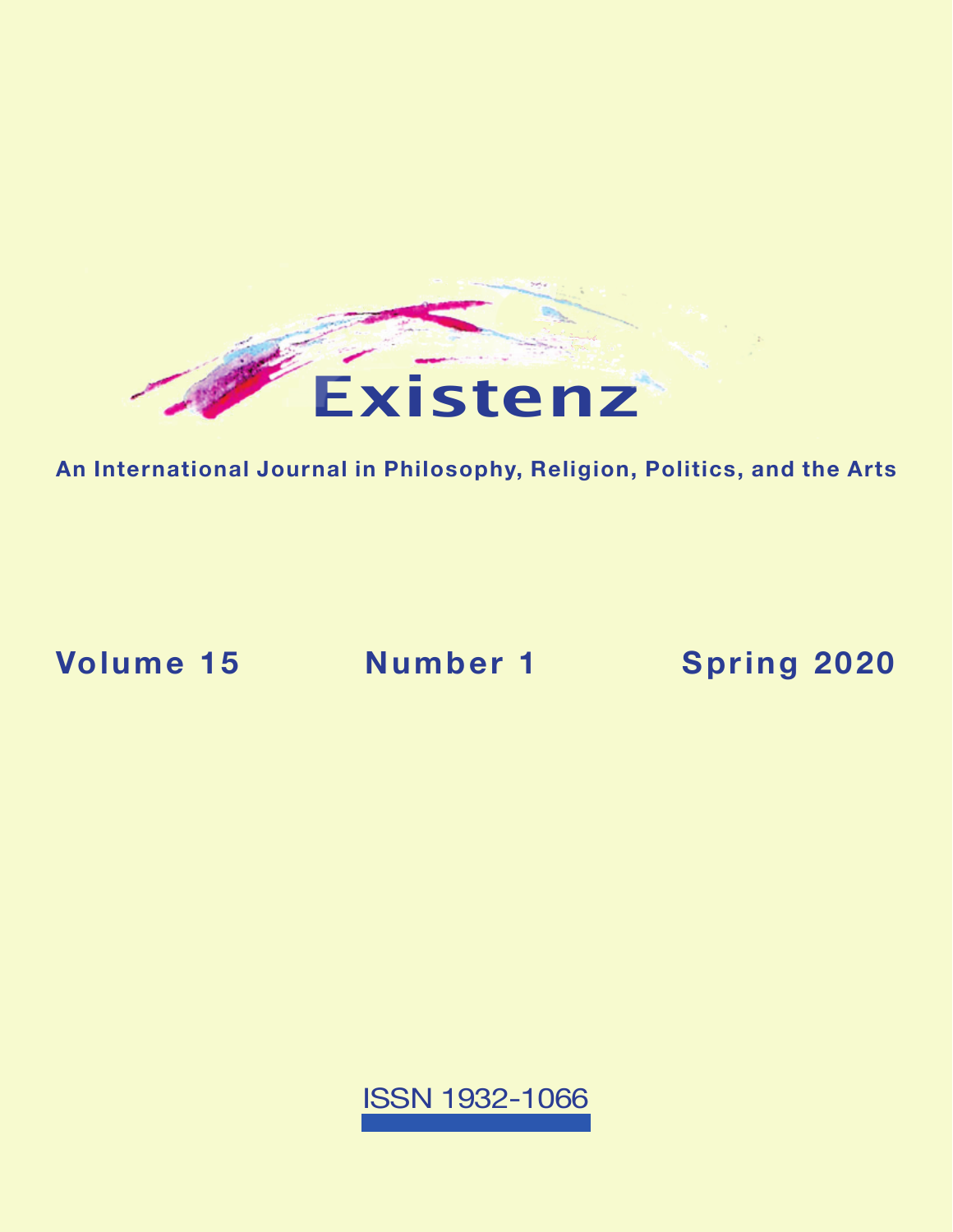## $T$  **a** BLE OF CONTENTS **Volume 15/1, Spring 2020**

| <b>Editor's Introduction</b>                                                                                              |              |
|---------------------------------------------------------------------------------------------------------------------------|--------------|
| <b>Helmut Wautischer</b>                                                                                                  | iii          |
| Sonoma State University                                                                                                   |              |
| The Analytic Method, the Synthetic Method, and the Idea of Philosophy: Kant on How to Read Kant<br><b>Courtney Morris</b> | $\mathbf{1}$ |
| United States Military Academy, West Point                                                                                |              |
|                                                                                                                           |              |
| <b>Kantian Responsibility and the Self</b>                                                                                |              |
| Fritz J. McDonald                                                                                                         | <b>16</b>    |
| Oakland University                                                                                                        |              |
| Responsibility and the Unity of Self: Variations on a Kantian Theme in Brandom and Korsgaard                              |              |
| Adam J. Graves                                                                                                            | 22           |
| Metropolitan State University of Denver                                                                                   |              |
|                                                                                                                           |              |
| <b>Précis of A Spirit of Trust</b>                                                                                        |              |
| Robert B. Brandom<br>University of Pittsburgh                                                                             | 32           |
|                                                                                                                           |              |
| Hegel, Brandom, and Semantic Descent: Comments on A Spirit of Trust by Robert B. Brandom (Harvard, 2019)                  |              |
| Mark V. Alznauer, Northwestern University                                                                                 | 42           |
| "Was it for this?": Brandom, Hegel, Wordsworth, Žižek, and the Terror                                                     |              |
| Andrew Cutrofello, Loyola University Chicago                                                                              | 46           |
| Brandom's Hegel - Between Conceptual Realism, Pragmatism, and Idealism                                                    |              |
| Pierre Keller, University of California, Riverside                                                                        | 61           |
|                                                                                                                           |              |
| Desire, Recognition, and Freedom in Brandom, A Spirit of Trust                                                            |              |
| John Russon, University of Guelph, Canada                                                                                 | 75           |
| Truth and its Appearance: A Comment on Robert Brandom's A Spirit of Trust                                                 |              |
| Sebastian Stein, University of Heidelberg, Germany                                                                        | 84           |
|                                                                                                                           |              |
| Selfhood, Modernity, Romanticism, and Art: The Case of Werner Herzog<br><b>Richard Eldridge</b>                           | 88           |
| University of Tennessee, Knoxville                                                                                        |              |
|                                                                                                                           |              |
| Making Philosophy Accessible: Werner Herzog's Filmmaking and the Issues of Nature, Selfhood, and History                  |              |
| Verena Kick, Georgetown University                                                                                        | 101          |
| The Screening and Screenable Animal                                                                                       |              |
| Francey Russell, Columbia University                                                                                      | 107          |
| Werner Herzog Between Romanticism and Late Modernity                                                                      |              |
| John M. Baker, Jr., The University of the Arts                                                                            | 111          |
|                                                                                                                           |              |
| <b>Some Risks May Be Necessary</b>                                                                                        |              |
| Brad Prager, University of Missouri                                                                                       | 120          |
| <b>Werner Herzog's Ecstatic Truth</b>                                                                                     |              |
| Katrina Mitcheson, University of the West of England, UK                                                                  | 125          |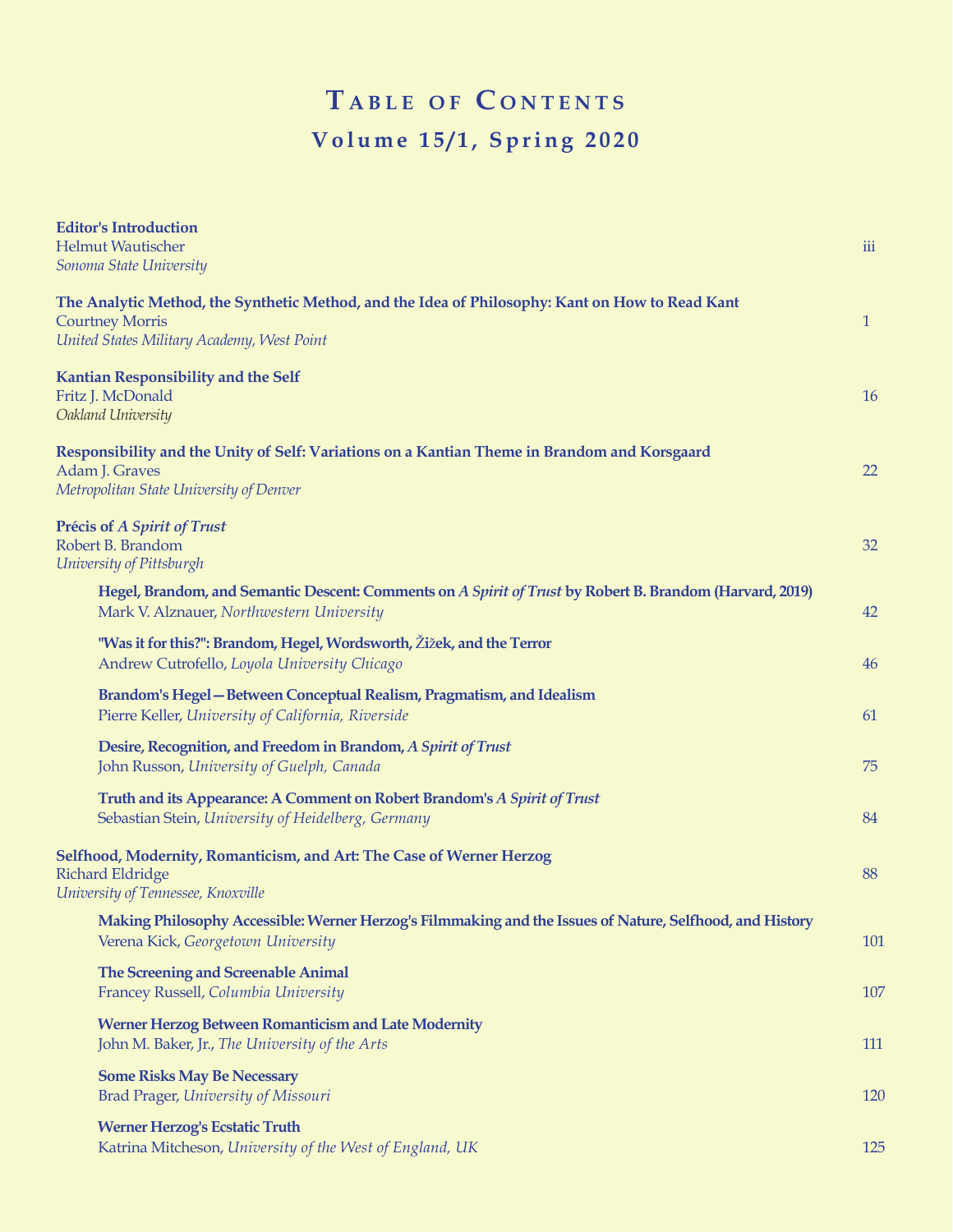## EDITOR'S INTRODUCTION



Two outstanding books had been discussed at the 2020 Annual Meetings of the KJSNA. The January program, held in Philadelphia, featured Richard Eldridge's book on Werner Herzog; the February program, held in Chicago, featured Robert Brandom's book on Hegel. Additional program highlights included presentations on Kant, some of which are included here.

As a filmmaker, Werner Herzog is known for his uncompromising production methods and his unique ways of capturing existential dimensions of the human condition. As a philosopher, his quest for life's meaning is riddled with seemingly insurmountable obstacles portraying the absurdity of life. His insights into human nature are masterfully scripted and delivered to the screen. One comes to wonder whether the architects of the madness that continues to surround the Pandemic narratives took lessons from Herzog. And one also comes to wonder whether in this context there will be a sufficient number of courageous human beings who, like some of Herzog's protagonists, accept the epic battle in pursuit of upholding what brings meaning to their life; even if it were madness, it shall be their own.

Richard Eldridge's critics (Verena Kick, Francey Russell, John Baker jr, Brad Prager, Katrina Mitcheson) took aim at artistic interpretation and at the organization of the book, all of which resulted in a lively conversation that is partially presented here in Eldridge's response to the critics. Robert Brandom's critics (Mark Alznauer, Andrew Cutrofello, Pierre Keller, John Russon, Sebastian Stein) took aim coming from different philosophical traditions as they challenged various nuances of Brandom's meticulous and impressive Hegel interpretation. Brandom eloquently recognized the merits of the critiques and at the same time reinforces the accuracy of his interpretative approach.

Utilizing a Kantian perspective, Adam Graves compares pragmatic positions taken by Robert Brandom with normative ones taken by Christine Korsgaard. The topic of moral agency is discussed by Fritz McDonald who uses the "moral patient" platform in order to support a circumstantial reading of responsibility. The lead essay is by Courtney Morris who guides readers effectively to an understanding of how Kant would read Kant. Written with Kantian rigor and precision, the pedagogy of the essay makes it a valuable source for Kant scholars while at the same time also making it accessible for motivated readers.

Videotaped versions of twelve essays in this issue are [posted at existenz.us/media.html.](https://existenz.us/media.html)

[Viewable on YouTube: Werner Herzog](https://youtu.be/zGbRX17Zx4o)

Helmut Wautischer Editor-in-Chief

[Viewable on YouTube: Spirit](https://youtu.be/xhU8ldFN44M) of Trust